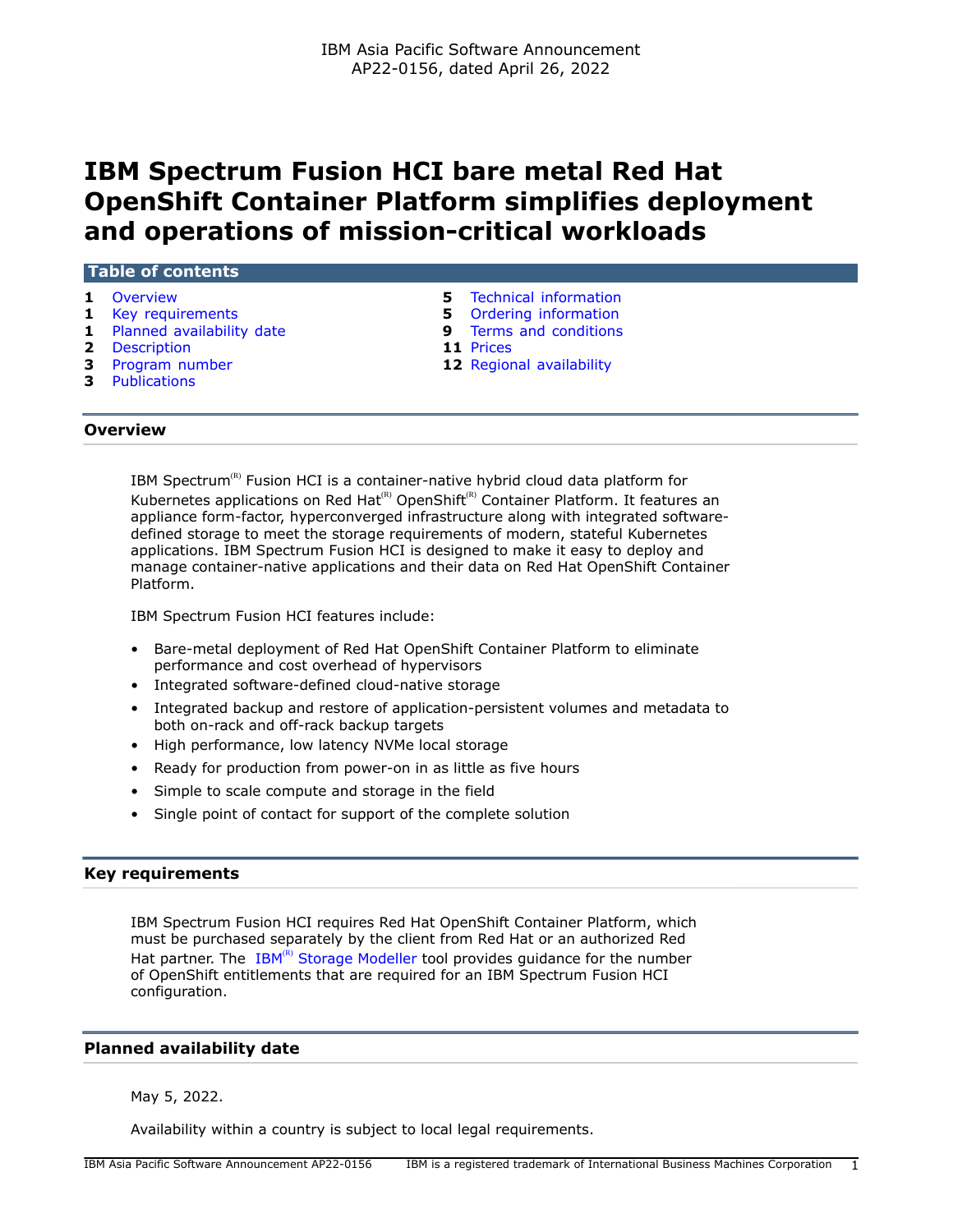# <span id="page-1-0"></span>**Description**

## **Hyperconverged infrastructure with integrated data services for missioncritical applications**

Organizations are under increasing pressure to deliver cloud-native application experiences on premises in the safety of the private data center. Kubernetes and Red Hat OpenShift Container Platform provide an ideal cloud-native experience that is portable everywhere. However, organizations often struggle to transition container-based applications, such as IBM Cloud $^{(R)}$  Paks, out of pilot and into production. They lack skills to build Red Hat OpenShift environments that perform well under load. They lack simple, consistent approaches for ensuring application resiliency and application high availability required by mission-critical applications. And often, the container-based applications cannot effectively leverage existing investments in storage devices.

IBM Spectrum Fusion HCI is the next-generation converged infrastructure designed for containers. It includes built-in integrated data services to simplify deployment and operation of mission critical applications and IBM Cloud Paks on Red Hat OpenShift Container Platform.

Key features and capabilities include:

- Factory-integrated solution with hardware and built-in data services designed to address the needs of mission-critical applications on premises
- Storage-rich commodity x86 servers with NVMe flash drives that are cost effective, performant, and easy to scale
- Industry-standard Kubernetes Container Storage Interface (CSI) to provision high-performance storage volumes for stateful applications
- Simplified data management enables infrastructure and operations (I&O) teams to publish data services able to be consumed by application development teams as a service
- Data protection enables I&O teams to create policies to backup application data for recovery at any point in time and replicate data for high availability and disaster recovery data services
- Investment protection as I&O teams can build Kubernetes CSI storage classes that provide a consistent way to access data on existing storage devices, such as NAS filers and object stores
- Caching policies can be attached to the storage classes to provide highperformance access
- Single point of contact through the IBM support portal for support of the complete solution, both hardware and software, delivering simplified operations

# **Flexible configurations**

IBM Spectrum Fusion HCI configurations start at 6 nodes/192 physical cores and 92 TB raw storage and can be scaled up to 20 nodes/640 physical cores and 1524 TB of raw storage in a single rack. Three racks can be clustered to provide even larger Red Hat OpenShift clusters.

# **IBM Cloud Satellite(R)**

I&O teams can follow a guided experience to configure IBM Spectrum Fusion HCI hardware to host one or more IBM Cloud Satellite locations. IBM Spectrum Fusion data services are available to the IBM Cloud Satellite Locations on the IBM Spectrum Fusion HCI rack.

## **Accessibility by people with disabilities**

Accessibility Compliance Reports (previously known as a VPAT) containing details on accessibility compliance to standards, including the Worldwide Consortium Web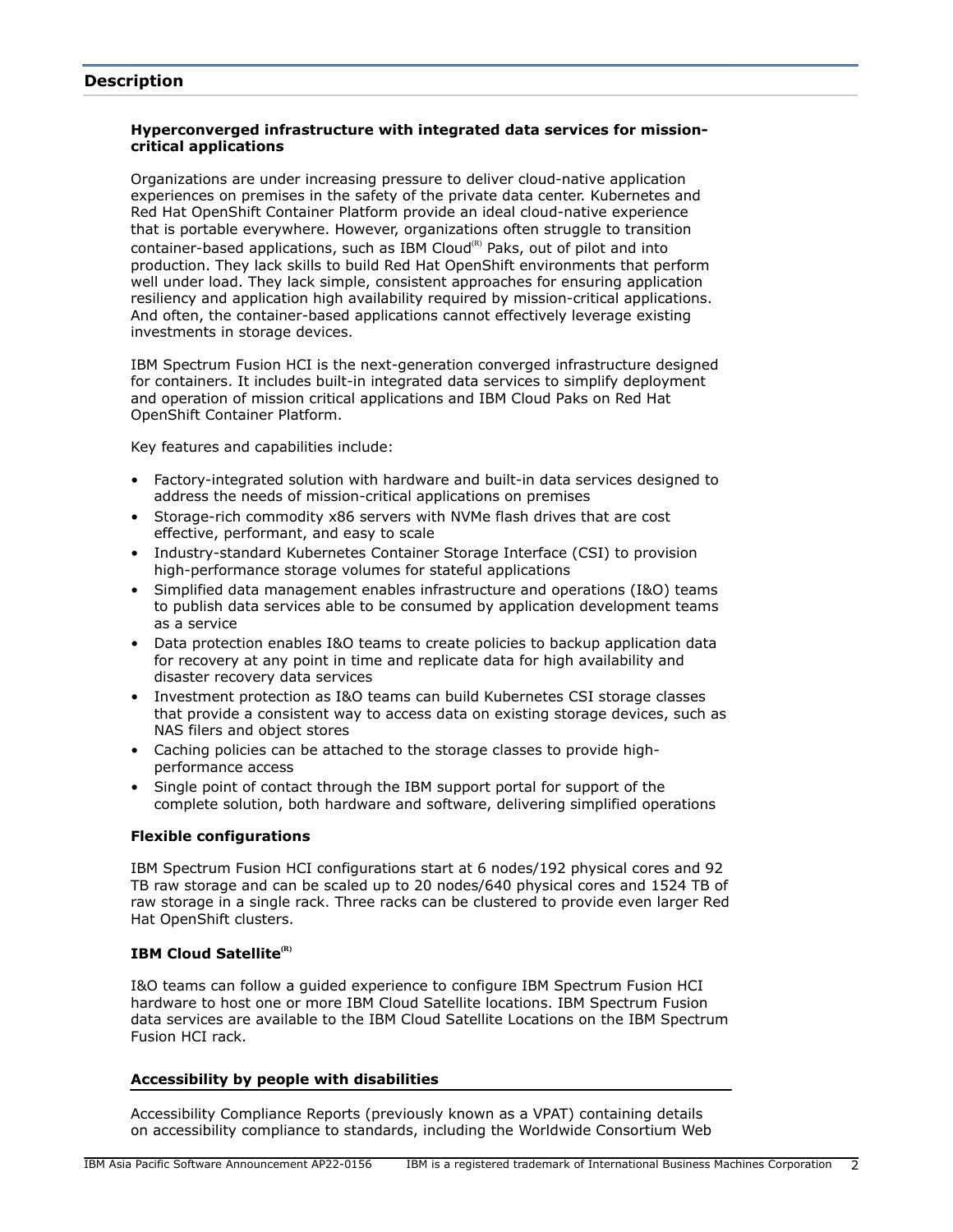Content Accessibility Guidelines, European Standard EN 301 349, and US Section 508, can be found on the [IBM Accessibility Conformance Report Request](https://www.ibm.com/able/product_accessibility/) website.

## **Reference information**

For information about IBM Storage Expert Care Service and Support offering, see the following Services Announcements:

- IBM Storage Expert Care for IBM Spectrum Fusion with additional coverage options, [AS21-0020](http://www.ibm.com/common/ssi/cgi-bin/ssialias?infotype=an&subtype=ca&appname=gpateam&supplier=872&letternum=ENUSAS21-0020), dated August 31, 2021
- IBM Storage Expert Care for IBM Spectrum Fusion, [AS21-0016,](http://www.ibm.com/common/ssi/cgi-bin/ssialias?infotype=an&subtype=ca&appname=gpateam&supplier=872&letternum=ENUSAS21-0016) dated August 10, 2021

## <span id="page-2-0"></span>**Program number**

| Program number | VRM   | Program name                                  |
|----------------|-------|-----------------------------------------------|
| 5771-PP7       | 2.2.0 | IBM Spectrum Fusion HCI<br>Appliance Software |

| Program<br>number | 3-<br>month<br>Program<br>number | 1-vear<br>Program<br>number | 2-vear<br>Program<br>number | 3-vear<br>Program<br>number | 4-vear<br>Program<br>number | Maintenance Maintenance Maintenance Maintenance Maintenance Maintenance<br>5-year<br>Program<br>number |
|-------------------|----------------------------------|-----------------------------|-----------------------------|-----------------------------|-----------------------------|--------------------------------------------------------------------------------------------------------|
| $5771 -$          | $5771 -$                         | $5771 -$                    | 5771-                       | 5771-                       | 5771-                       | $5771 -$                                                                                               |
| PP7               | PP4                              | PP <sub>5</sub>             | PP <sub>8</sub>             | PP <sub>9</sub>             | PP <sub>2</sub>             | PP <sub>3</sub>                                                                                        |

## **Offering Information**

Product information is available on the [IBM Offering Information](http://www.ibm.com/common/ssi) website.

## <span id="page-2-1"></span>**Publications**

Publications for IBM Spectrum Fusion HCI can be found in [IBM Documentation.](https://www.ibm.com/docs/spectrum-fusion/2.1)

#### **Services**

#### **IBM Systems Lab Services**

Systems Lab Services offers infrastructure services to help build hybrid cloud and enterprise IT solutions. From servers to storage systems and software, Systems Lab Services can help deploy the building blocks of a next-generation IT infrastructure to empower a client's business. Systems Lab Services consultants can perform infrastructure services for clients online or onsite, offering deep technical expertise, valuable tools, and successful methodologies. Systems Lab Services is designed to help clients solve business challenges, gain new skills, and apply best practices.

Systems Lab Services offers a wide range of infrastructure services for IBM Power $(R)$ servers, IBM Storage systems, IBM  $Z^{(R)}$ , and IBM LinuxONE. Systems Lab Services has a global presence and can deploy experienced consultants online or onsite around the world.

For assistance, contact Systems Lab Services at ibmsls@us.ibm.com.

To learn more, see the [IBM Systems Lab Services](https://www.ibm.com/it-infrastructure/services/lab-services) website.

#### **IBM Consulting**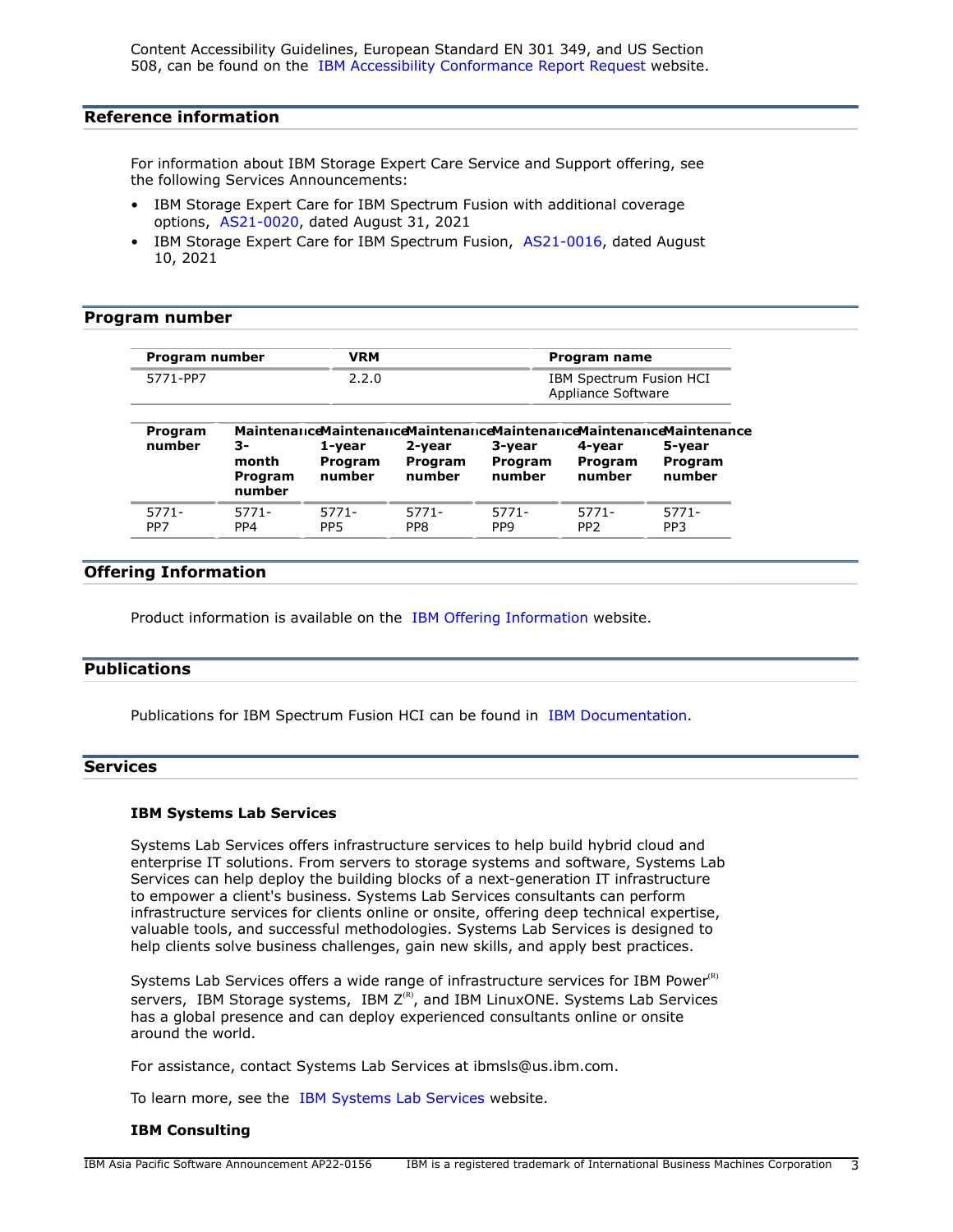As transformation continues across every industry, businesses need a single partner to map their enterprise-wide business strategy and technology infrastructure. IBM Consulting is the business partner to help accelerate change across an organization. IBM specialists can help businesses succeed through finding collaborative ways of working that forge connections across people, technologies, and partner ecosystems. IBM Consulting brings together the business expertise and an ecosystem of technologies that help solve some of the biggest problems faced by organizations. With methods that get results faster, an integrated approach that is grounded in an open and flexible hybrid cloud architecture, and incorporating technology from IBM Research<sup>(R)</sup> and IBM Watson<sup>(R)</sup> AI, IBM Consulting enables businesses to lead change with confidence and deliver continuous improvement across a business and its bottom line.

For additional information, see the [IBM Consulting](https://www.ibm.com/consulting) website.

# **IBM Technology Support Services (TSS)**

Get preventive maintenance, onsite and remote support, and gain actionable insights into critical business applications and IT systems. Speed developer innovation with support for over 240 open-source packages. Leverage powerful IBM analytics and AI-enabled tools to enable client teams to manage IT problems before they become emergencies.

TSS offers extensive IT maintenance and support services that cover more than one niche of a client's environment. TSS covers products from IBM and OEMs, including servers, storage, network, appliances, and software, to help clients ensure high availability across their data center and hybrid cloud environment.

For details on available services, see the [Technology support for hybrid cloud](https://www.ibm.com/services/technology-support) [environments](https://www.ibm.com/services/technology-support) website.

## **IBM Expert Labs**

Expert Labs can help clients accelerate their projects and optimize value by leveraging their deep technical skills and knowledge. With more than 20 years of industry experience, these specialists know how to overcome the biggest challenges to deliver business results that can have an immediate impact.

Expert Labs' deep alignment with IBM product development allows for a strategic advantage as they are often the first in line to get access to new products, features, and early visibility into roadmaps. This connection with the development enables them to deliver First of a Kind implementations to address unique needs or expand a client's business with a flexible approach that works best for their organization.

For additional information, see the [IBM Expert Labs](https://www.ibm.com/products/expertlabs) website.

# **IBM Security(R) Expert Labs**

With extensive consultative expertise on IBM Security software solutions, Security Expert Labs helps clients and partners modernize the security of their applications, data, and workforce. With an extensive portfolio of consulting and learning services, Expert Labs provides project-based and premier support service subscriptions.

These services can help clients deploy and integrate IBM Security software, extend their team resources, and help guide and accelerate successful hybrid cloud solutions, including critical strategies such as zero trust. Remote and on-premises software deployment assistance is available for IBM Cloud Pak $R<sup>(R)</sup>$  for Security, IBM Security QRadar<sup>(R)</sup>/QRoC, IBM Security SOAR/Resilient<sup>(R)</sup>, IBM i2<sup>(R)</sup>, IBM Security Verify, IBM Security Guardium<sup>(R)</sup>, and IBM Security MaaS360<sup>(R)</sup>.

For more information, contact Security Expert Labs at sel@us.ibm.com.

For additional information, see the [IBM Security Expert Labs](https://www.ibm.com/security/security-expert-labs) website.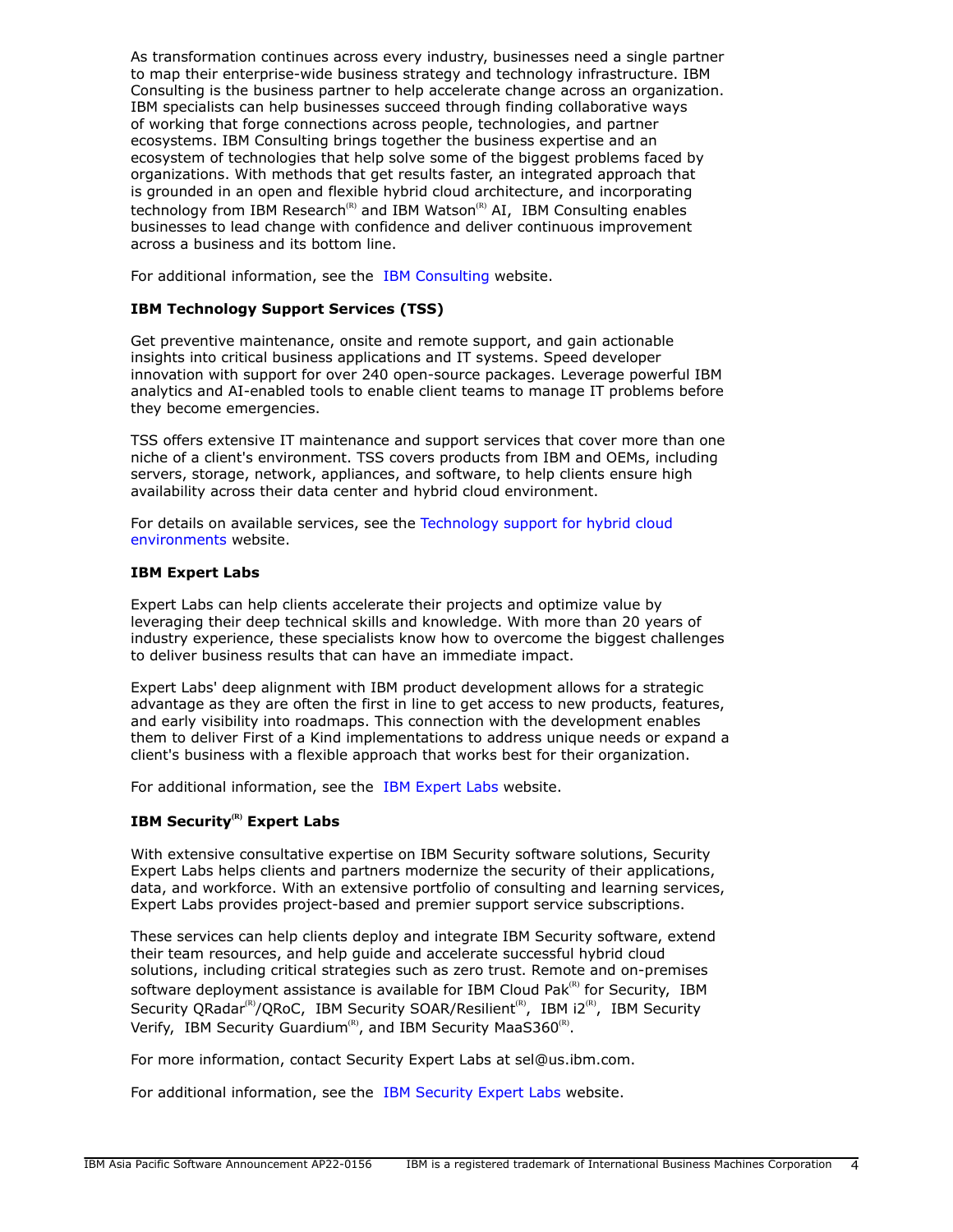## <span id="page-4-0"></span>**Specified operating environment**

## *Software requirements*

None

# *IBM Support*

[IBM Support](https://www.ibm.com/support) is your gateway to technical support tools and resources that are designed to help you save time and simplify support. IBM Support can help you find answers to questions, download fixes, troubleshoot, submit and track problem cases, and build skills. Learn and stay informed about the transformation of IBM Support, including new tools, new processes, and new capabilities, by going to the [IBM Support Insider](https://www.ibm.com/support/insider).

# *Additional IBM support*

# **IBM Client Engineering for Systems**

Client Engineering for Systems is a framework for accelerating digital transformation. It helps you generate innovative ideas and equips you with the practices, technologies, and expertise to turn those ideas into business value in weeks. When you work with Client Engineering for Systems, you bring pain points into focus. You empower your team to take manageable risks, adopt leading technologies, speed up solution development, and measure the value of everything you do. Client Engineering for Systems has experts and services to address a broad array of use cases, including capabilities for business transformation, hybrid cloud, analytics and AI, infrastructure systems, security, and more. Contact Client Engineering for Systems at sysgarage@ibm.com.

# **Planning information**

# *Packaging*

This offering is preloaded on IBM Spectrum Fusion HCI solution hardware. There is no physical media.

# <span id="page-4-1"></span>**Ordering information**

Consult your IBM representative or IBM Business Partner.

## **5771-PP7 -IBM Spectrum Fusion HCI Appliance Software**

| Program number | <b>Feature description</b>                                                                     | OTC feature number |
|----------------|------------------------------------------------------------------------------------------------|--------------------|
| 5771-PP7       | IBM Spectrum Fusion HCI<br>Appliance Software per<br>Virtual Processor Core Qty                | 2549               |
|                | IBM Spectrum Fusion HCI<br>Appliance Software per<br>Virtual Processor Core Oty<br>250         | 2550               |
|                | <b>IBM Spectrum Fusion</b><br><b>HCI Appliance Software</b><br>Primary per Terabyte Oty        | 2548               |
|                | <b>IBM Spectrum Fusion</b><br><b>HCI Appliance Software</b><br>Primary per Terabyte Oty<br>250 | 2547               |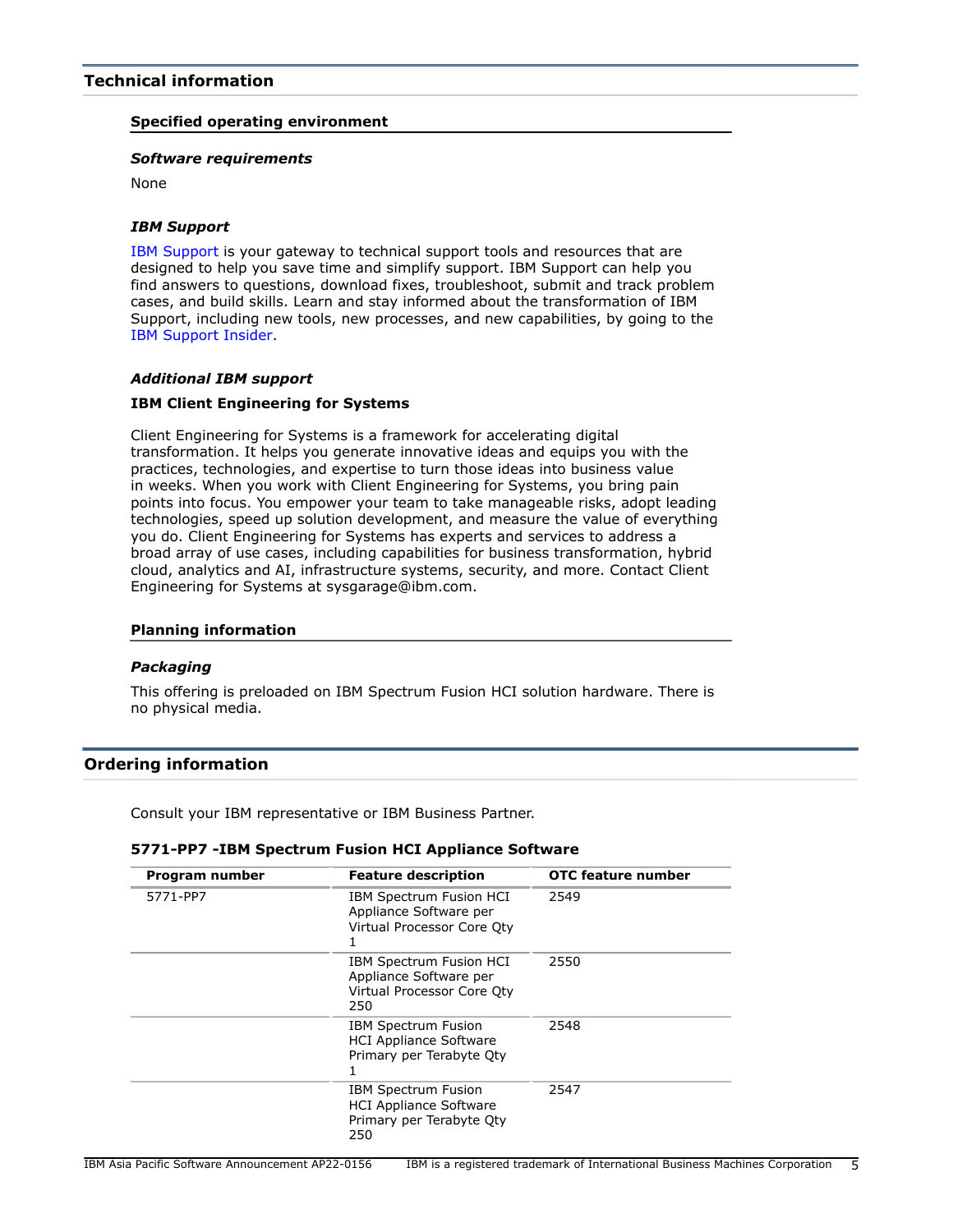| Program number | <b>Feature description</b>                                                                    | <b>OTC</b> feature number |
|----------------|-----------------------------------------------------------------------------------------------|---------------------------|
|                | <b>IBM Spectrum Fusion</b><br><b>HCI Appliance Software</b><br>Backup per Terabyte Qty 1      | 2546                      |
|                | <b>IBM Spectrum Fusion</b><br><b>HCI Appliance Software</b><br>Backup per Terabyte Oty<br>250 | 2545                      |

| Program number | <b>Feature description</b> | Supply feature number |
|----------------|----------------------------|-----------------------|
| 5771-PP7       | Electronic delivery        | 3450                  |
|                | Media supply               | 5809                  |

This software license includes Software Maintenance, previously referred to as Software Subscription and Technical Support.

Extending coverage for a total of five years from the date of acquisition may be elected. Order the program number, feature number, and quantity to extend coverage for your software licenses.

*Maintenance program number description*

| Maintenance program number | <b>Description</b>                                   |
|----------------------------|------------------------------------------------------|
| 5771-PP4                   | IBM Spectrum Fusion HCI SWMA 3-month<br>Registration |
| 5771-PP5                   | IBM Spectrum Fusion HCI SWMA 1-year<br>Registration  |
| 5771-PP8                   | IBM Spectrum Fusion HCI SWMA 2-year<br>Registration  |
| 5771-PP9                   | IBM Spectrum Fusion HCI SWMA 3-year<br>Registration  |
| 5771-PP2                   | IBM Spectrum Fusion HCI SWMA 4-year<br>Registration  |
| 5771-PP3                   | IBM Spectrum Fusion HCI SWMA 5-year<br>Registration  |

# **5771-PP4 -IBM Spectrum Fusion HCI SWMA 3-month Registration**

| Maintenance program<br>number | <b>Feature description</b>                                                                                | OTC feature number |
|-------------------------------|-----------------------------------------------------------------------------------------------------------|--------------------|
| 5771-PP4                      | <b>IBM Spectrum Fusion</b><br><b>HCI SWMA 3-month</b><br>Registration per Virtual<br>Processor Core Qty 1 | 2520               |
|                               | <b>IBM Spectrum Fusion</b><br>HCI SWMA 3-month<br>Registration per Virtual<br>Processor Core Qty 250      | 2519               |
|                               | IBM Spectrum Fusion HCI<br>Primary SWMA 3-month<br>Registration per Terabyte<br>Qty 1                     | 2517               |
|                               | IBM Spectrum Fusion HCI<br>Primary SWMA 3-month<br>Registration per Terabyte<br><b>Qty 250</b>            | 2518               |
|                               | IBM Spectrum Fusion HCI<br>Backup SWMA 3-month<br>Registration per Terabyte<br>Qty 1                      | 2554               |
|                               | IBM Spectrum Fusion HCI<br>Backup SWMA 3-month<br>Registration per Terabyte<br><b>Qty 250</b>             | 2553               |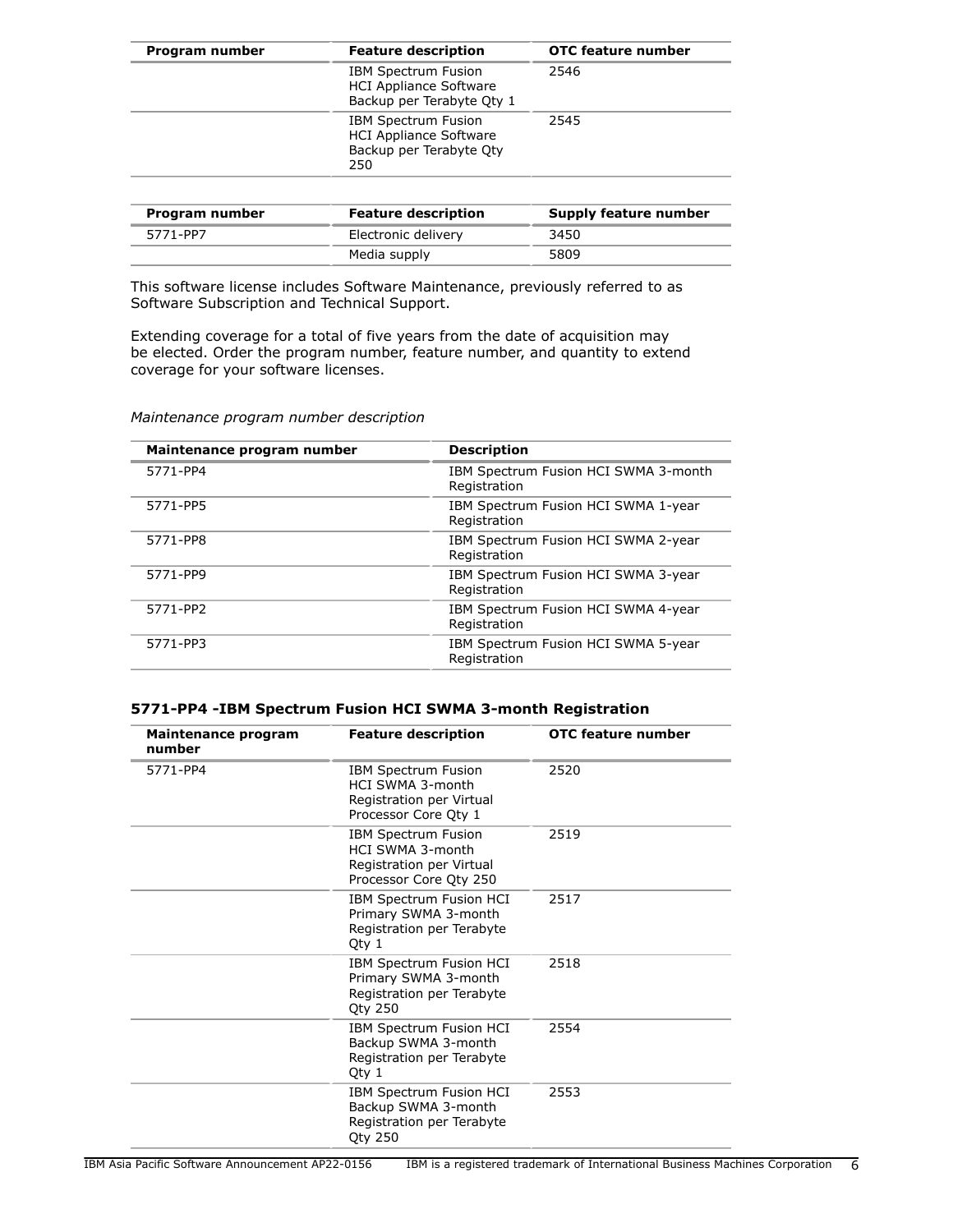# **5771-PP5 -IBM Spectrum Fusion HCI SWMA 1-year Registration**

| Maintenance program<br>number | <b>Feature description</b>                                                                          | OTC feature number |
|-------------------------------|-----------------------------------------------------------------------------------------------------|--------------------|
| 5771-PP5                      | IBM Spectrum Fusion HCI<br>SWMA 1-year Registration<br>per Virtual Processor Core<br>Qty 1          | 2523               |
|                               | IBM Spectrum Fusion HCI<br>SWMA 1-year Registration<br>per Virtual Processor Core<br><b>Qty 250</b> | 2524               |
|                               | IBM Spectrum Fusion HCI<br>Primary SWMA 1-year<br>Registration per Terabyte<br>Qty 1                | 2522               |
|                               | IBM Spectrum Fusion HCI<br>Primary SWMA 1-year<br>Registration per Terabyte<br>Oty 250              | 2521               |
|                               | IBM Spectrum Fusion HCI<br>Backup SWMA 1-year<br>Registration per Terabyte<br>Qty 1                 | 2526               |
|                               | IBM Spectrum Fusion HCI<br>Backup SWMA 1-year<br>Registration per Terabyte<br><b>Qty 250</b>        | 2525               |

# **5771-PP8 -IBM Spectrum Fusion HCI SWMA 2-year Registration**

| Maintenance program<br>number | <b>Feature description</b>                                                                          | OTC feature number |
|-------------------------------|-----------------------------------------------------------------------------------------------------|--------------------|
| 5771-PP8                      | IBM Spectrum Fusion HCI<br>SWMA 2-year Registration<br>per Virtual Processor Core<br>Qty 1          | 2529               |
|                               | IBM Spectrum Fusion HCI<br>SWMA 2-year Registration<br>per Virtual Processor Core<br><b>Qty 250</b> | 2530               |
|                               | IBM Spectrum Fusion HCI<br>Primary SWMA 2-year<br>Registration per Terabyte<br>Qty 1                | 2531               |
|                               | IBM Spectrum Fusion HCI<br>Primary SWMA 2-year<br>Registration per Terabyte<br><b>Qty 250</b>       | 2532               |
|                               | IBM Spectrum Fusion HCI<br>Backup SWMA 2-year<br>Registration per Terabyte<br>Qty 1                 | 2528               |
|                               | IBM Spectrum Fusion HCI<br>Backup SWMA 2-year<br>Registration per Terabyte<br><b>Qty 250</b>        | 2527               |

# **5771-PP9 -IBM Spectrum Fusion HCI SWMA 3-year Registration**

| Maintenance program<br>number | <b>Feature description</b>                                                                 | <b>OTC</b> feature number |
|-------------------------------|--------------------------------------------------------------------------------------------|---------------------------|
| 5771-PP9                      | IBM Spectrum Fusion HCI<br>SWMA 3-year Registration<br>per Virtual Processor Core<br>Oty 1 | 2537                      |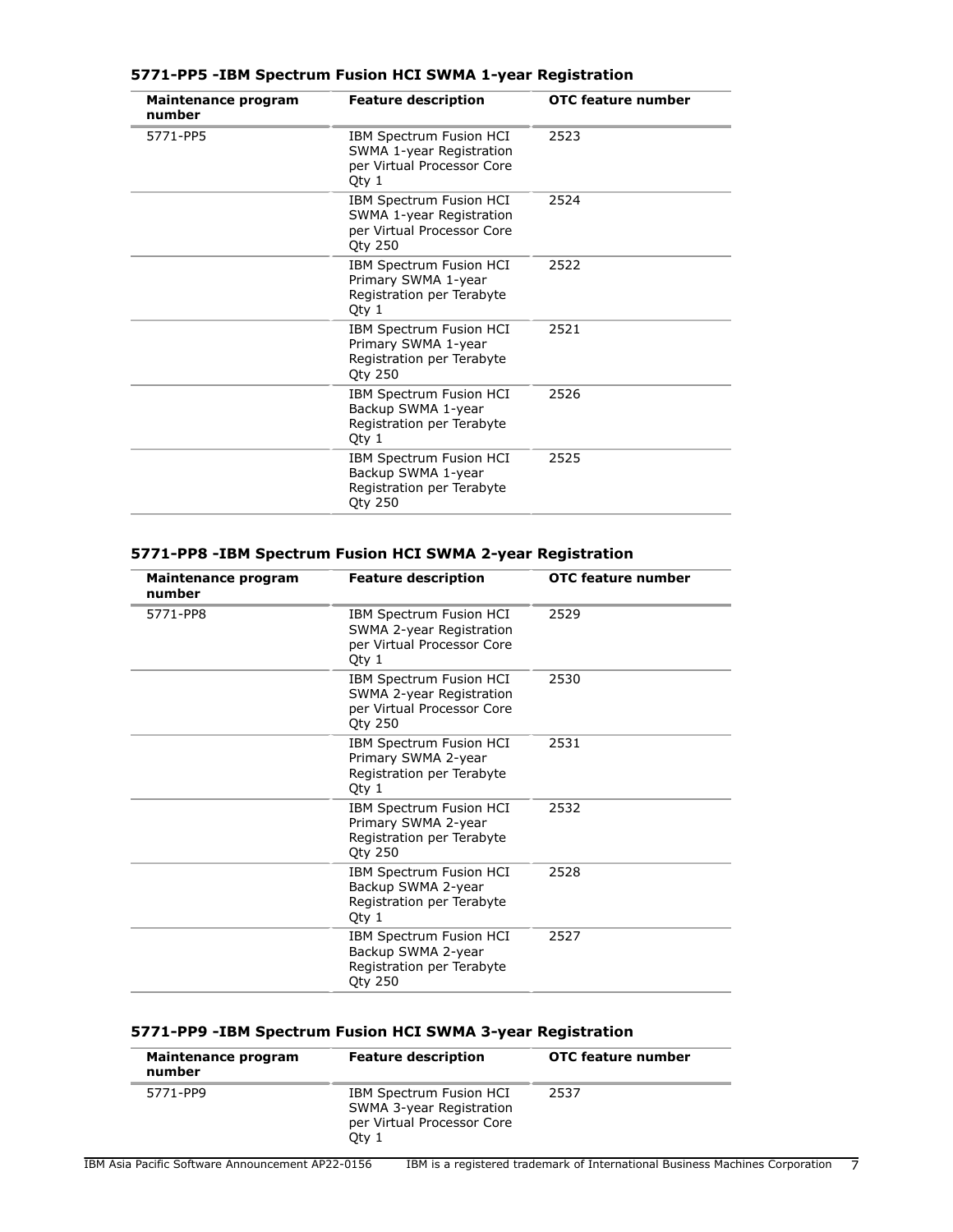| Maintenance program<br>number | <b>Feature description</b>                                                                          | <b>OTC</b> feature number |
|-------------------------------|-----------------------------------------------------------------------------------------------------|---------------------------|
|                               | IBM Spectrum Fusion HCI<br>SWMA 3-year Registration<br>per Virtual Processor Core<br><b>Qty 250</b> | 2538                      |
|                               | IBM Spectrum Fusion HCI<br>Primary SWMA 3-year<br>Registration per Terabyte<br>Qty 1                | 2535                      |
|                               | IBM Spectrum Fusion HCI<br>Primary SWMA 3-year<br>Registration per Terabyte<br><b>Oty 250</b>       | 2536                      |
|                               | IBM Spectrum Fusion HCI<br>Backup SWMA 3-year<br>Registration per Terabyte<br>Qty 1                 | 2556                      |
|                               | IBM Spectrum Fusion HCI<br>Backup SWMA 3-year<br>Registration per Terabyte<br><b>Qty 250</b>        | 2555                      |

# **5771-PP2 -IBM Spectrum Fusion HCI SWMA 4-year Registration**

| <b>Maintenance program</b><br>number | <b>Feature description</b>                                                                   | <b>OTC feature number</b> |
|--------------------------------------|----------------------------------------------------------------------------------------------|---------------------------|
| 5771-PP2                             | IBM Spectrum Fusion HCI<br>SWMA 4-year Registration<br>per Virtual Processor Core<br>Qty 1   | 2510                      |
|                                      | IBM Spectrum Fusion HCI<br>SWMA 4-year Registration<br>per Virtual Processor Core<br>Qty 250 | 2509                      |
|                                      | IBM Spectrum Fusion HCI<br>Primary SWMA 4-year<br>Registration per Terabyte<br>Qty 1         | 2507                      |
|                                      | IBM Spectrum Fusion HCI<br>Primary SWMA 4-year<br>Registration per Terabyte<br>Qty 250       | 2508                      |
|                                      | IBM Spectrum Fusion HCI<br>Backup SWMA 4-year<br>Registration per Terabyte<br>Qty 1          | 2505                      |
|                                      | IBM Spectrum Fusion HCI<br>Backup SWMA 4-year<br>Registration per Terabyte<br>Qty 250        | 2506                      |

# **5771-PP3 -IBM Spectrum Fusion HCI SWMA 5-year Registration**

| Maintenance program<br>number | <b>Feature description</b>                                                                                 | <b>OTC feature number</b> |
|-------------------------------|------------------------------------------------------------------------------------------------------------|---------------------------|
| 5771-PP3                      | IBM Spectrum Fusion HCI<br>SWMA 5-year Registration<br>per Virtual Processor Core<br>Oty 1                 | 2516                      |
|                               | <b>IBM Spectrum Fusion HCI</b><br>SWMA 5-year Registration<br>per Virtual Processor Core<br><b>Oty 250</b> | 2515                      |
|                               | <b>IBM Spectrum Fusion HCI</b><br>Primary SWMA 5-year<br>Registration per Terabyte<br>Oty 1                | 2551                      |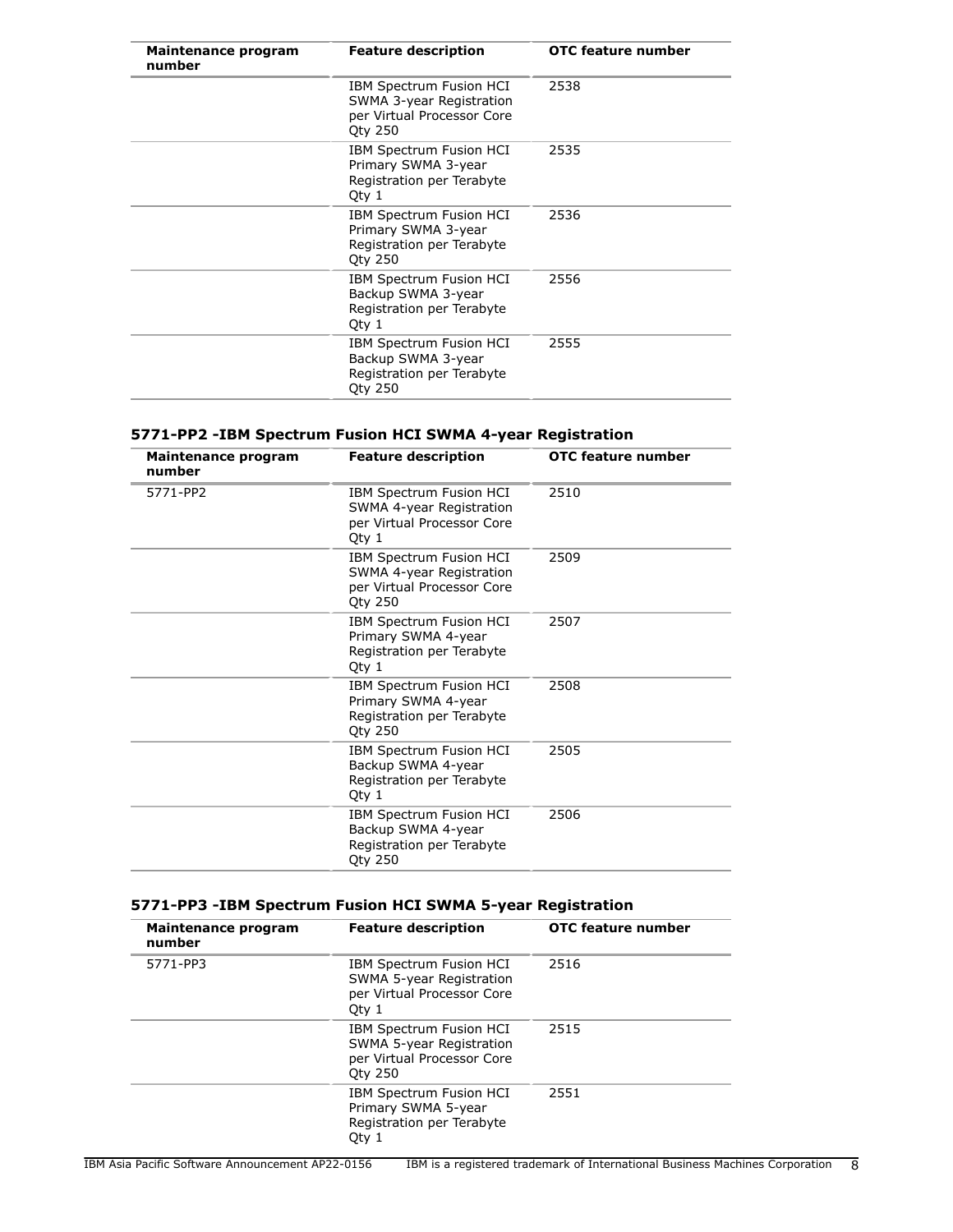| Maintenance program<br>number | <b>Feature description</b>                                                                           | <b>OTC feature number</b> |
|-------------------------------|------------------------------------------------------------------------------------------------------|---------------------------|
|                               | <b>IBM Spectrum Fusion HCI</b><br>Primary SWMA 5-year<br>Registration per Terabyte<br><b>Oty 250</b> | 2552                      |
|                               | IBM Spectrum Fusion HCI<br>Backup SWMA 5-year<br>Registration per Terabyte<br>Oty 1                  | 2512                      |
|                               | <b>IBM Spectrum Fusion HCI</b><br>Backup SWMA 5-year<br>Registration per Terabyte<br><b>Oty 250</b>  | 2511                      |

## **Charge metric**

The charge metric for these licensed products can be found in the following License Information documents:

| Program identifier | <b>License Information</b><br>document title  | <b>License Information</b><br>document number |
|--------------------|-----------------------------------------------|-----------------------------------------------|
| 5771-PP7           | IBM Spectrum Fusion HCI<br>Appliance Software | L-SVGY-CCXL50                                 |

Select your language of choice and scroll down to the Charge Metrics section. Follow-on releases, if any, may have updated terms. See the [License Information](https://www.ibm.com/software/sla/sladb.nsf/search?OpenForm) [documents](https://www.ibm.com/software/sla/sladb.nsf/search?OpenForm) website for more information.

# <span id="page-8-0"></span>**Terms and conditions**

The information provided in this announcement letter is for reference and convenience purposes only. The terms and conditions that govern any transaction with IBM are contained in the applicable contract documents such as the IBM International Program License Agreement, IBM International Passport Advantage $(R)$ Agreement, and the IBM Agreement for Acquisition of Software Maintenance.

## **Licensing**

IBM International Program License Agreement including the License Information document and Proof of Entitlement (PoE) govern your use of the program. PoEs are required for all authorized use.

## **Software Maintenance**

The IBM Agreement for Acquisition of Software Maintenance (Z125-6011) applies for Subscription and Support (also referred to as Software Maintenance) and does not require client signatures.

Licenses under the IBM International Program License Agreement (IPLA) provide for support with ongoing access to releases and versions of the program. IBM includes one year of Software Subscription and Support (also referred to as Software Maintenance) with the initial license acquisition of each program acquired. The initial period of Software Subscription and Support can be extended by the purchase of a renewal option, if available. Two charges apply: a one-time license charge for use of the program and an annual renewable charge for the enhanced support that includes telephone assistance (voice support for defects during normal business hours), as well as access to updates, releases, and versions of the program as long as support is in effect.

## **License Information number**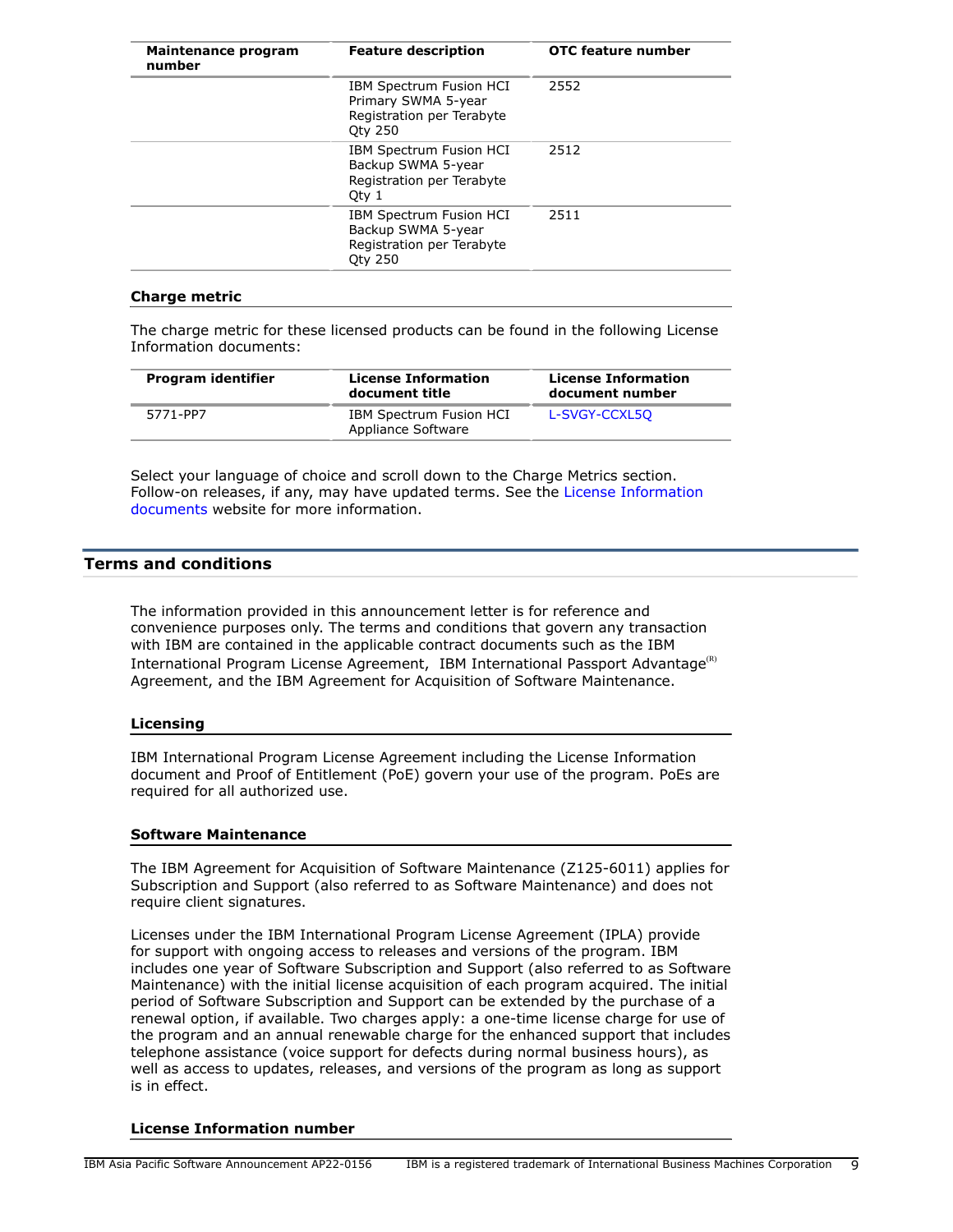The following License Information documents apply to the offerings in this announcement:

| Program identifier | <b>License Information</b><br>document title  | <b>License Information</b><br>document number |
|--------------------|-----------------------------------------------|-----------------------------------------------|
| 5771-PP7           | IBM Spectrum Fusion HCI<br>Appliance Software | L-SVGY-CCXL50                                 |

Follow-on releases, if any, may have updated terms. See the [License Information](https://www.ibm.com/software/sla/sladb.nsf/search?OpenForm) [documents](https://www.ibm.com/software/sla/sladb.nsf/search?OpenForm) website for more information.

#### **Limited warranty applies**

Yes

#### **Limited warranty**

IBM warrants that when the program is used in the specified operating environment, it will conform to its specifications. The warranty applies only to the unmodified portion of the program. IBM does not warrant uninterrupted or error-free operation of the program or that IBM will correct all program defects. You are responsible for the results obtained from the use of the program.

IBM provides you with access to IBM databases containing information on known program defects, defect corrections, restrictions, and bypasses at no additional charge. For further information, see the [IBM Support Guide](http://www.ibm.com/support/customercare/sas/f/handbook/home.html).

IBM will maintain this information for at least one year after the original licensee acquires the program (warranty period).

#### **Money-back guarantee**

If for any reason you are dissatisfied with the program and you are the original licensee, you may obtain a refund of the amount you paid for it, if within 30 days of your invoice date you return the program and its PoE to the party from whom you obtained it. If you downloaded the program, you may contact the party from whom you acquired it for instructions on how to obtain the refund.

For clarification, note that for programs acquired under any of IBM's On/Off Capacity on Demand (On/Off CoD) software offerings, this term does not apply since these offerings apply to programs already acquired and in use by you.

## **Volume orders (IVO)**

Yes. Contact your IBM representative.

## **Passport Advantage applies**

No

## **Software Subscription and Support applies**

Yes. During the Software Subscription and Support period, for the unmodified portion of a program, and to the extent problems can be recreated in the specified operating environment, IBM will provide the following:

- Defect correction information, a restriction, or a bypass.
- Program updates: Periodic releases of collections of code corrections, fixes, functional enhancements and new versions and releases to the program and documentation.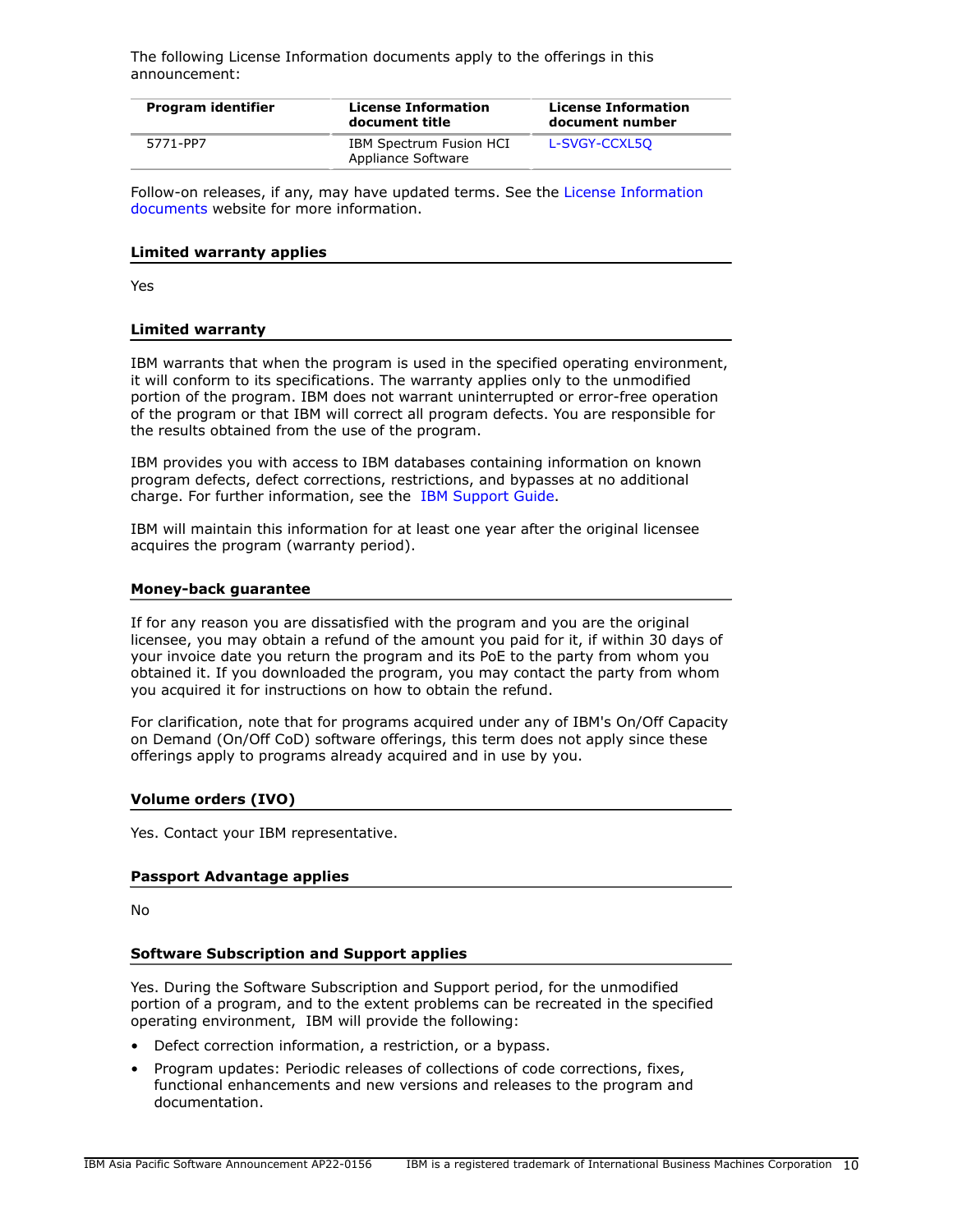• Technical assistance: A reasonable amount of remote assistance by telephone or electronically to address suspected program defects. Technical assistance is available from the IBM support center in the organization's geography.

Additional details regarding Technical Assistance, which includes IBM contact information, are provided in the [IBM Support Guide](http://www.ibm.com/support/customercare/sas/f/handbook/home.html).

Software Subscription and Support does not include assistance for:

- The design and development of applications.
- Your use of programs in other than their specified operating environment.
- Failures caused by products for which IBM is not responsible under the IBM Agreement for Acquisition of Software Maintenance.

Software Subscription and Support is provided only if the program is within its support timeframe as specified in the Software Support Lifecycle policy for the program.

## **Variable charges apply**

No

## **Educational allowance available**

15% to qualified educational institution clients.

# **Statement of good security practices**

IT system security involves protecting systems and information through intrusion prevention, detection, and response to improper access from within and outside your enterprise. Improper access can result in information being altered, destroyed, or misappropriated or can result in misuse of your systems to attack others. Without a comprehensive approach to security, no IT system or product should be considered completely secure and no single product or security measure can be completely effective in preventing improper access. IBM systems and products are designed to be part of a regulatory compliant, comprehensive security approach, which will necessarily involve additional operational procedures, and may require other systems, products, or services to be most effective.

**Important:** IBM does not warrant that any systems, products, or services are immune from, or will make your enterprise immune from, the malicious or illegal conduct of any party.

## <span id="page-10-0"></span>**Prices**

For all local charges, contact your IBM representative or your authorized IBM Business Partner.

## **IBM Global Financing**

IBM Global Financing offers competitive financing to credit-qualified clients to assist them in acquiring IT solutions. Offerings include financing for IT acquisition, including hardware, software, and services, from both IBM and other manufacturers or vendors. Offerings (for all client segments: small, medium, and large enterprise), rates, terms, and availability can vary by country. Contact your local IBM Global Financing organization or go to the [IBM Global Financing](http://www.ibm.com/financing) website for more information.